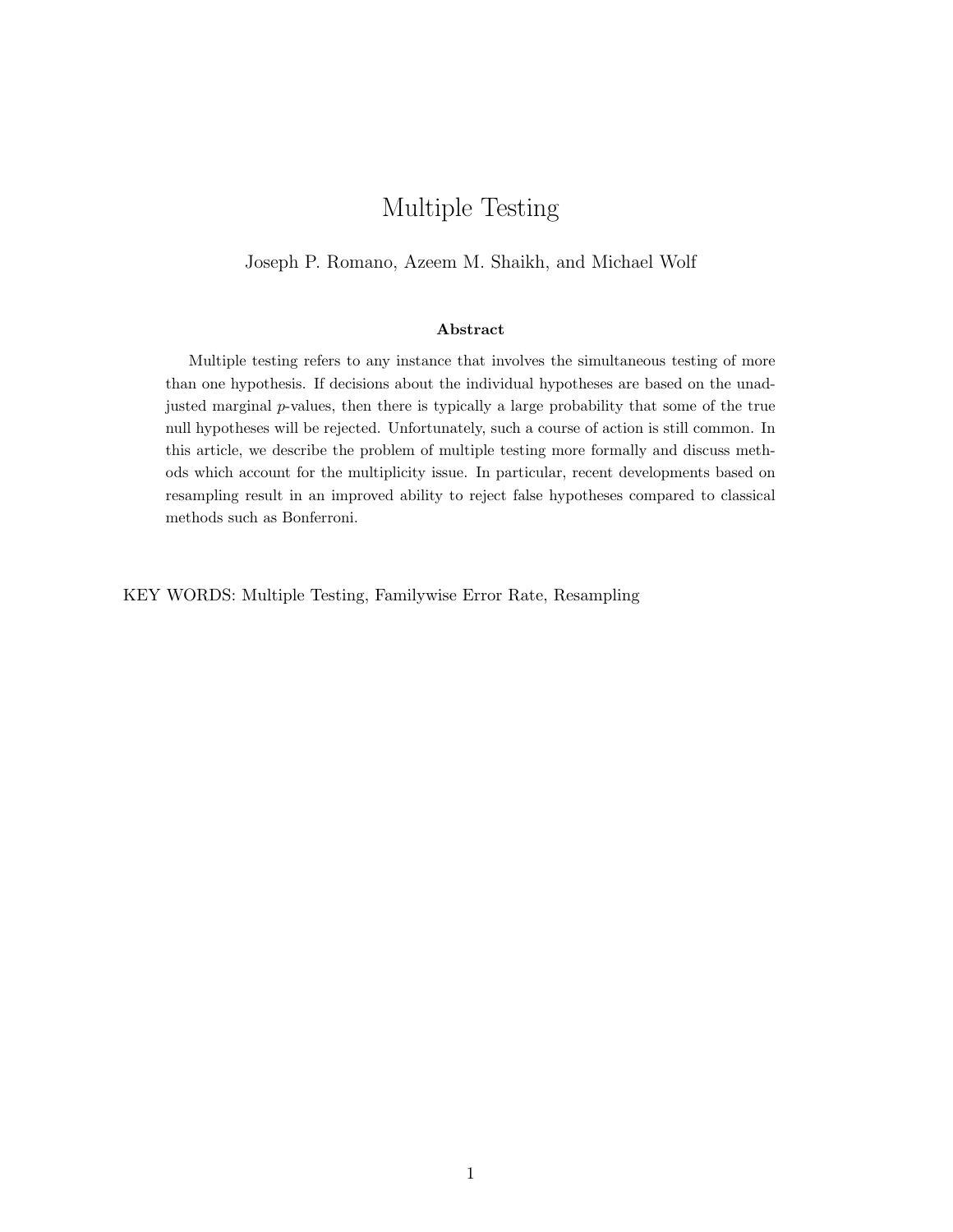Multiple testing refers to any instance that involves the simultaneous testing of several hypotheses. This scenario is quite common in much of empirical research in economics. Some examples include: (i) one fits a multiple regression model and wishes to decide which coefficients are different from zero; (ii) one compares several forecasting strategies to a benchmark and wishes to decide which strategies are outperforming the benchmark; (iii) one evaluates a program with respect to multiple outcomes and wishes to decide for which outcomes the program yields significant effects.

If one does not take the multiplicity of tests into account, then the probability that some of the true null hypotheses are rejected by chance alone may be unduly large. Take the case of  $S = 100$  hypotheses being tested at the same time, all of them being true, with the size and level of each test exactly equal to  $\alpha$ . For  $\alpha = 0.05$ , one expects five true hypotheses to be rejected. Further, if all tests are mutually independent, then the probability that at least one true null hypothesis will be rejected is given by  $1 - 0.95^{100} = 0.994$ .

Of course, there is no problem if one focuses on a particular hypothesis, and only one of them, a priori. The decision can still be based on the corresponding marginal  $p$ -value. The problem only arises if one searches the list of p-values for significant results a posteriori. Unfortunately, the latter case is much more common.

## Notation

Suppose data  $X$  is generated from some unknown probability distribution  $P$ . In anticipation of asymptotic results, we may write  $X = X^{(n)}$ , where n typically refers to the sample size. A model assumes that  $P$  belongs to a certain family of probability distributions, though we make no rigid requirements for this family; it may be a parametric, semiparametric, or nonparametric model.

Consider the problem of simultaneously testing a null hypothesis  $H_s$  against the alternative hypothesis  $H'_{s}$ , for  $s = 1, \ldots, S$ . A multiple testing procedure (MTP) is a rule which makes some decision about each  $H_s$ . The term *false discovery* refers to the rejection of a true null hypothesis. Also, let  $I(P)$  denote the set of true null hypotheses, that is,  $s \in I(P)$  if and only if  $H_s$  is true.

We also assume that a test of the individual hypothesis  $H_s$  is based on a test statistic  $T_{n,s}$ , with large values indicating evidence against  $H_s$ . A marginal p-value for testing  $H_s$  is denoted by  $\hat{p}_{n,s}$ .

#### Familywise Error Rate

Accounting for the multiplicity of individual tests can be achieved by controlling an appropriate error rate. The traditional or classical *familywise error rate* (FWE) is the probability of one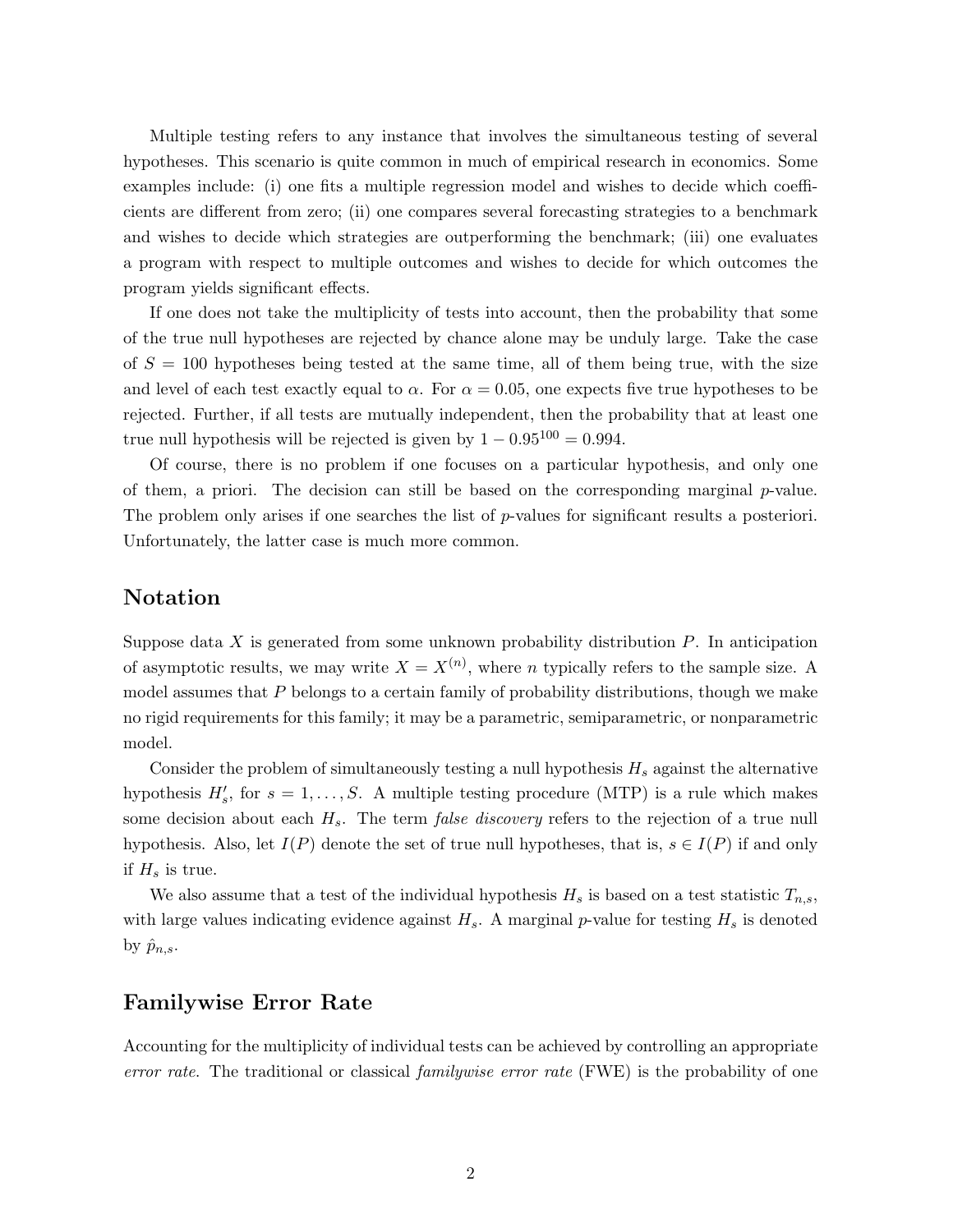or more false discoveries:

$$
FWE_P = P{reject at least one hypothesis } H_s : s \in I(P)
$$
.

Control of the FWE means that, for a given significance level  $\alpha$ ,

$$
FWE_P \le \alpha \quad \text{for any } P \ . \tag{1}
$$

Control of the FWE allows one to be  $1 - \alpha$  confident that there are no false discoveries among the rejected hypotheses.

Note that 'control' of the FWE is equated with 'finite-sample' control: (1) is required to hold for any given sample size *n*. However, such a requirement can often only be achieved under strict parametric assumptions or for special randomization set-ups. Instead, we then settle for asymptotic control of the FWE:

$$
\limsup_{n \to \infty} \text{FWE}_P \le \alpha \quad \text{for any } P \ . \tag{2}
$$

#### Methods Based on Marginal  $p$ -values

MTPs falling in this category are derived from the marginal or individual p-values. They do not attempt to incorporate any information about the dependence structure between these p-values. There are two advantages to such methods. First, we might only have access to the list of p-values from a past study, but not to the underlying complete data set. Second, such methods can be very quickly implemented. On the other hand, as discussed later, such methods are generally suboptimal in terms of power.

To show that such methods control the desired error rate, we need a condition on the p-values corresponding to the true null hypotheses:

$$
H_s \text{ true} \iff s \in I(P) \Longrightarrow P\{\hat{p}_{n,s} \le u\} \le u \quad \text{for any } u \in (0,1).
$$
 (3)

Condition (3) merely asserts that, when testing  $H_s$  alone, the test that rejects  $H_s$  when  $\hat{p}_{n,s} \leq u$ has level  $u$ , that is, it is a proper  $p$ -value.

The classical method to control the FWE is the Bonferroni method, which rejects  $H_s$ if and only if  $\hat{p}_{n,s} \le \alpha/S$ . More generally, the weighted Bonferroni method rejects  $H_s$  if  $\hat{p}_{n,s} \leq w_s \cdot \alpha/S$ , where the constants  $w_s$ , satisfying  $w_s \geq 0$  and  $\sum_s w_s = 1$ , reflect the 'importance' of the individual hypotheses.

An improvement is obtained by the method of Holm  $(1979)$ . The marginal p-values are ordered from smallest to largest:  $\hat{p}_{n,(1)} \leq \hat{p}_{n,(2)} \leq \ldots \leq \hat{p}_{n,(S)}$  with their corresponding null hypotheses labeled accordingly:  $H_{(1)}, H_{(2)}, \ldots, H_{(S)}$ . Then,  $H_{(s)}$  is rejected if and only if  $\hat{p}_{n,(j)} \le \alpha/(S-j+1)$  for  $j=1,\ldots,s$ . In other words, the method starts with testing the most significant hypothesis by comparing its p-value to  $\alpha/S$ , just as the Bonferroni method. If the hypothesis is rejected, then the method moves on to the second most significant hypothesis by comparing its p-value to  $\alpha/(S-1)$ , and so on, until the procedure comes to a stop. Necessarily,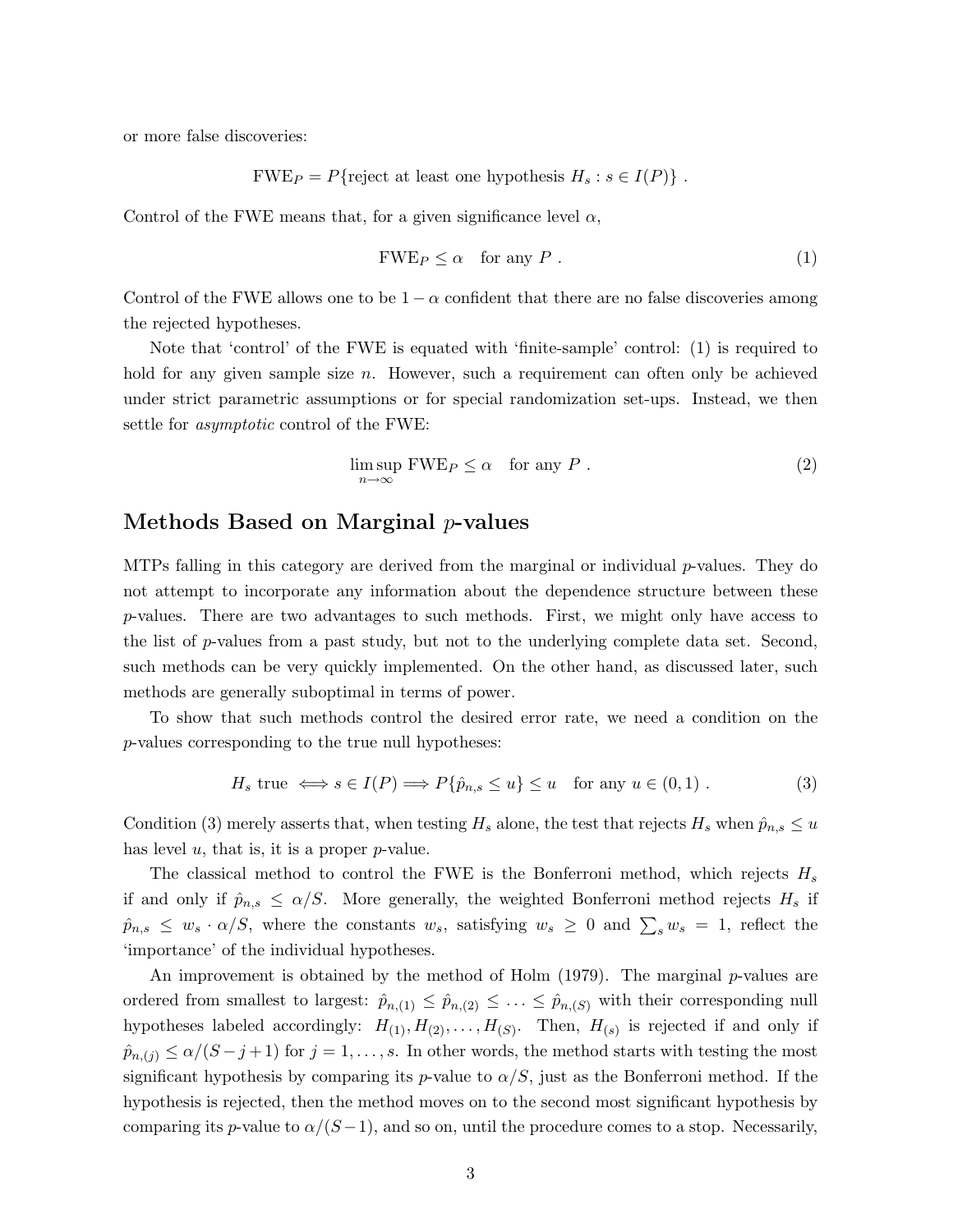all hypotheses rejected by Bonferroni will also be rejected by Holm, but potentially a few more will be rejected, too. So, trivially, the method is more powerful, though it still controls the FWE under (3).

If it is known that the  $p$ -values are suitably positive dependent, then further improvements can be obtained with the use of Simes identity; see Sarkar (1998).

So far, we have assumed 'finite-sample validity' of the null p-values expressed by  $(3)$ . However, often p-values are derived by asymptotic approximations or resampling methods, only guaranteeing 'asymptotic validity' instead:

$$
H_s \text{ true } \iff s \in I(P) \Longrightarrow \limsup_{n \to \infty} P\{\hat{p}_{n,s} \le u\} \le u \text{ for any } u \in (0,1) .
$$
 (4)

Under this more realistic condition, the MTPs presented in this section only provide asymptotic control of the FWE in the sense of (2).

#### Single-step versus Stepwise Methods

In single-step MTPs, individual test statistics are compared to their critical values simultaneously, and after this simultaneous 'joint' comparison, the multiple testing method stops. Often there is only one common critical value, but this need not be the case. More generally, the critical value for the sth test statistic may depend on s. An example is the weighted Bonferroni method discussed above.

Often single-step methods can be improved in terms of power via stepwise methods, while still maintaining control of the desired error rate. Stepdown methods start with a single-step method but then continue by possibly rejecting further hypotheses in subsequent steps. This is achieved by decreasing the critical values for the remaining hypotheses depending on the hypotheses already rejected in previous steps. As soon as no further hypotheses are rejected, the method stops. The Holm (1979) method discussed above is a stepdown method.

Stepdown methods therefore improve upon single-step methods by possibly rejecting 'less significant' hypotheses in subsequent steps. In contrast, there also exist stepup methods that 'step up' to examine the 'more significant' hypotheses in subsequent steps. See Romano and Shaikh (2006).

More general methods to construct MTPs which control the FWE can be obtained by the closure method; see Hochberg and Tamhane (1987).

## Resampling Methods Accounting for Dependence

Methods based on p-values often achieve (asymptotic) control of the FWE by assuming (i) a worst-case dependence structure or (ii) a 'convenient' dependence structure (such as mutual independence). This has two potential disadvantages. In case of (i), the method can be quite suboptimal in terms of power if the true dependence structure is quite far away from the worst-case scenario. In case of (ii), if the convenient dependence structure does not hold, even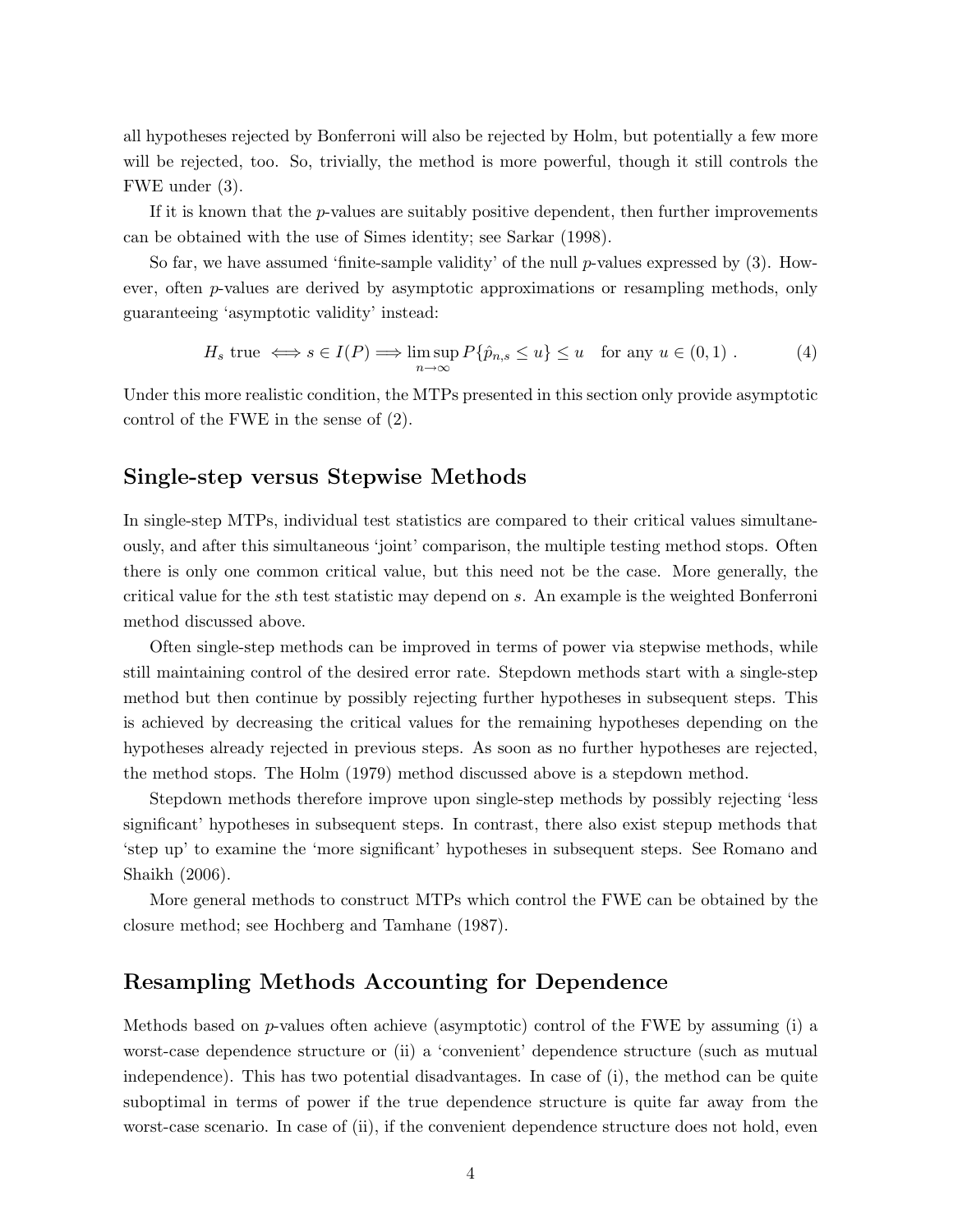asymptotic control may not result. As an example for case (i), consider the Bonferroni method. If the p-values were perfectly dependent, then the cut-off value could be changed from  $\alpha/S$ to  $\alpha$ . While perfect dependence is rare, this example serves to make a point. In the realistic scenario of 'strong cross-dependence', the cut-off value could be changed to something a lot larger than  $\alpha/S$  while still maintaining control of the FWE. Hence, it is desirable to account for the underlying dependence structure.

Of course, this dependence structure is unknown and must be (implicitly) estimated from the available data. Consistent estimation, in general, requires that the sample size grows to infinity. Therefore, in this subsection, we will settle for asymptotic control of the FWE. In addition, we will specialize to making simultaneous inference on the elements of a parameter vector  $\theta = (\theta_1, \dots, \theta_S)^T$ . Assume the individual hypotheses are one-sided of the form:

$$
H_s: \theta_s \le 0 \quad \text{vs.} \quad H'_s: \theta_s > 0 \tag{5}
$$

Modifications for two-sided hypotheses are straightforward.

The test statistics are of the form  $T_{n,s} = \theta_{n,s}/\hat{\sigma}_{n,s}$ . Here,  $\theta_{n,s}$  is an estimator of  $\theta_s$  computed from  $X^{(n)}$ . Further,  $\hat{\sigma}_{n,s}$  is either a standard error for  $\hat{\sigma}_{n,s}$  or simply equal to  $1/\sqrt{n}$  in case such a standard error is not available or only very difficult to obtain.

We start by discussing a single-step method. An idealized method would reject all  $H_s$  for which  $T_{n,s} \geq d_1$  where  $d_1$  is the  $1 - \alpha$  quantile under P of the random variable max<sub>s</sub> $(\hat{\theta}_{n,s} - \theta)$  $\theta_s/\hat{\sigma}_{n,s}$ . Naturally, the quantile  $d_1$  does not only depend on the marginal distributions of the centered statistics  $(\ddot{\theta}_{n,s} - \theta_s)/\hat{\sigma}_{n,s}$  but, crucially, also on their dependence structure.

Since  $P$  is unknown, the idealized critical value  $d_1$  is not available. But it can be estimated consistently under weak regularity conditions as follows. Take  $\hat{d}_1$  as the  $1-\alpha$  quantile under  $\hat{P}_n$ of  $\max_s(\hat{\theta}_{n,s}^* - \hat{\theta}_{n,s})/\hat{\sigma}_{n,s}^*$ . Here,  $\hat{P}_n$  is an unrestricted estimate of P. Further  $\hat{\theta}_{n,s}^*$  and  $\hat{\sigma}_{n,s}^*$  are the estimator of  $\theta_s$  and its standard error (or simply  $1/\sqrt{n}$ ), respectively, computed from  $X^{(n),*}$ where  $X^{(n),*} \sim \hat{P}_n$ . In other words, we use the bootstrap to estimate  $d_1$ . The particular choice of  $\hat{P}_n$  depends on the situation. In particular, if the data are collected over time a suitable time series bootstrap needs to be employed; see Davison and Hinkley (1997) and Lahiri (2003).

We have thus described a single-step MTP. However, a stepdown improvement is possible. In any given step  $j$ , we simply discard the hypotheses that have been rejected so far and apply the single-step MTP to the remaining universe of non-rejected hypotheses. The resulting critical value  $\hat{d}_j$  necessarily satisfies  $\hat{d}_j \leq \hat{d}_{j-1}$  so that new rejections may result; otherwise the method stops.

This bootstrap stepdown MTP provides asymptotic control of the FWE under remarkably weak regularity conditions. Mainly, it is assumed that  $\sqrt{n}(\hat{\theta}_n - \theta)$  converges in distribution to a (multivariate) continuous limit distribution and that the bootstrap consistently estimates this limit distribution. In addition, if standard errors are employed for  $\hat{\sigma}_{n,s}$ , as opposed to simply using  $1/\sqrt{n}$ , then it is assumed that they converge to the same non-zero limiting values in probability, both in the 'real world' and in the 'bootstrap world'. Under even weaker regularity conditions, a subsampling approach could be used instead; see Romano and Wolf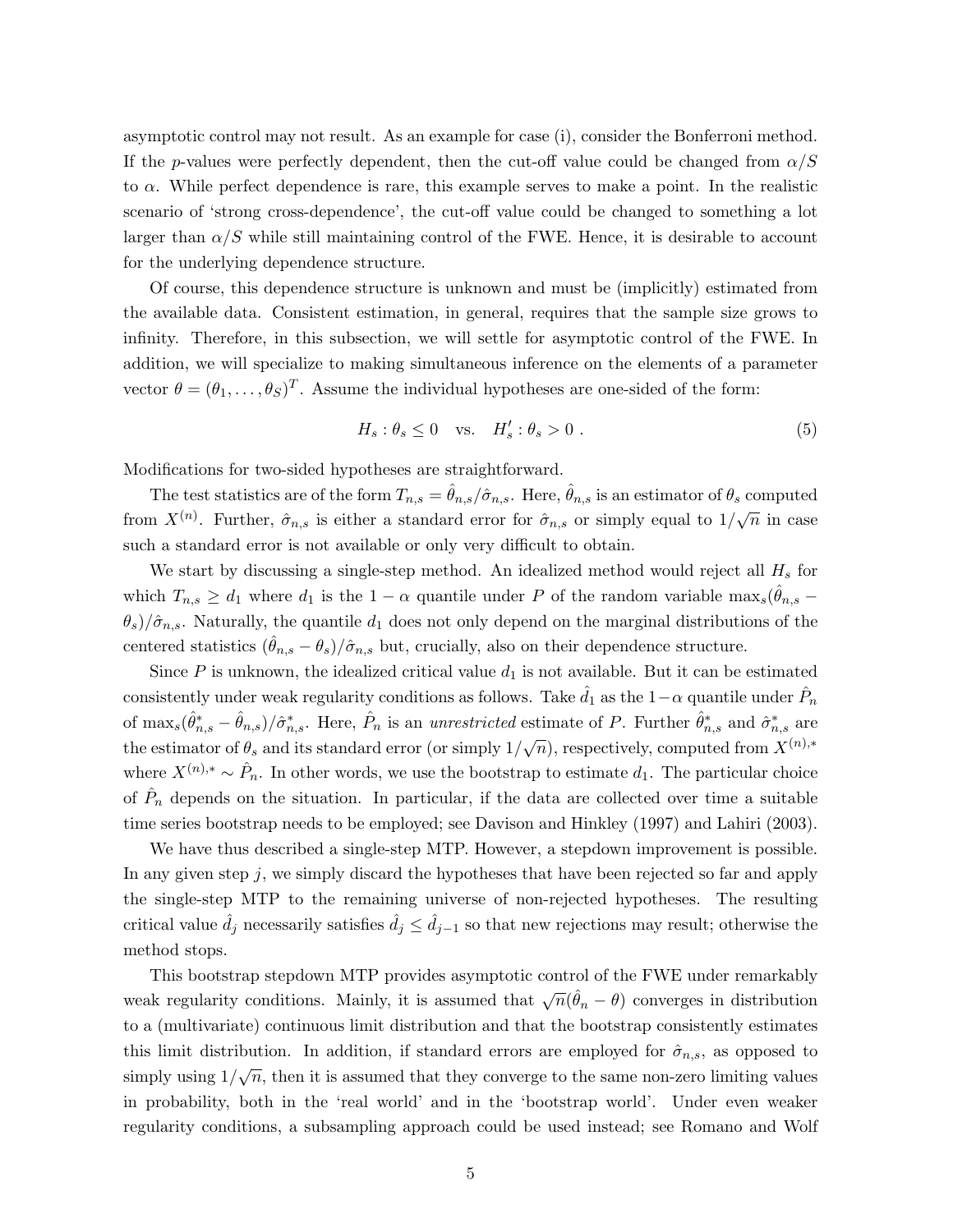(2005). Furthermore, when a randomization setup applies, randomization methods can be used as an alternative; see Romano and Wolf (2005) again.

Related methods are developed in White (2000) and Hansen (2005). However, both works are restricted to single-step methods. In addition, White (2000) does not consider Studentized test statistics. Stepwise bootstrap methods to control the FWE are already proposed in Westfall and Young (1993). An important difference in their approach is that they bootstrap under the joint null; that is, they use a *restricted* estimate of  $P$  where the contraints of all null hypotheses jointly hold. This approach requires the so-called *subset pivotality* condition and is generally less valid than the approaches discussed so far based on an unrestricted estimate of P; for instance, see Example 4.1 of Romano and Wolf (2005).

#### Generalized Error Rates

So far, attention has been restricted to the FWE. Of course, this criterion is very strict; not even a single true hypothesis is allowed to be rejected. When  $S$  is very large, the corresponding multiple testing procedure (MTP) might result in low power, where we loosely define 'power' as the ability to reject false null hypotheses.

Let  $F$  denote the number of false rejections and let  $R$  denote the total number of rejections. The false discovery proportion (FDP) is defined as  $FDP = (F/R) \cdot 1\{R > 0\}$ , where  $1\{\cdot\}$  denotes the indicator function. Instead of the FWE, we may consider the probability of the FDP exceeding a small, pre-specified proportion:  $P\{\text{FDP} > \gamma\}$ , for some  $\gamma \in [0,1)$ . The special choice of  $\gamma = 0$  simplifies to the traditional FWE. Another alternative to the FWE is the *false* discovery rate (FDR), defined to be the expected value of the FDP:  $FDR_P = E_P$  [FDP].

By allowing for a small (expected) fraction of false discoveries, we can generally gain a lot of power compared with FWE control, especially when S is large. For a discussion of MTPs that provide (asymptotic) control of the FDP and the FDR, the reader is referred to Romano et al. (2008a, 2008b) and the references therein.